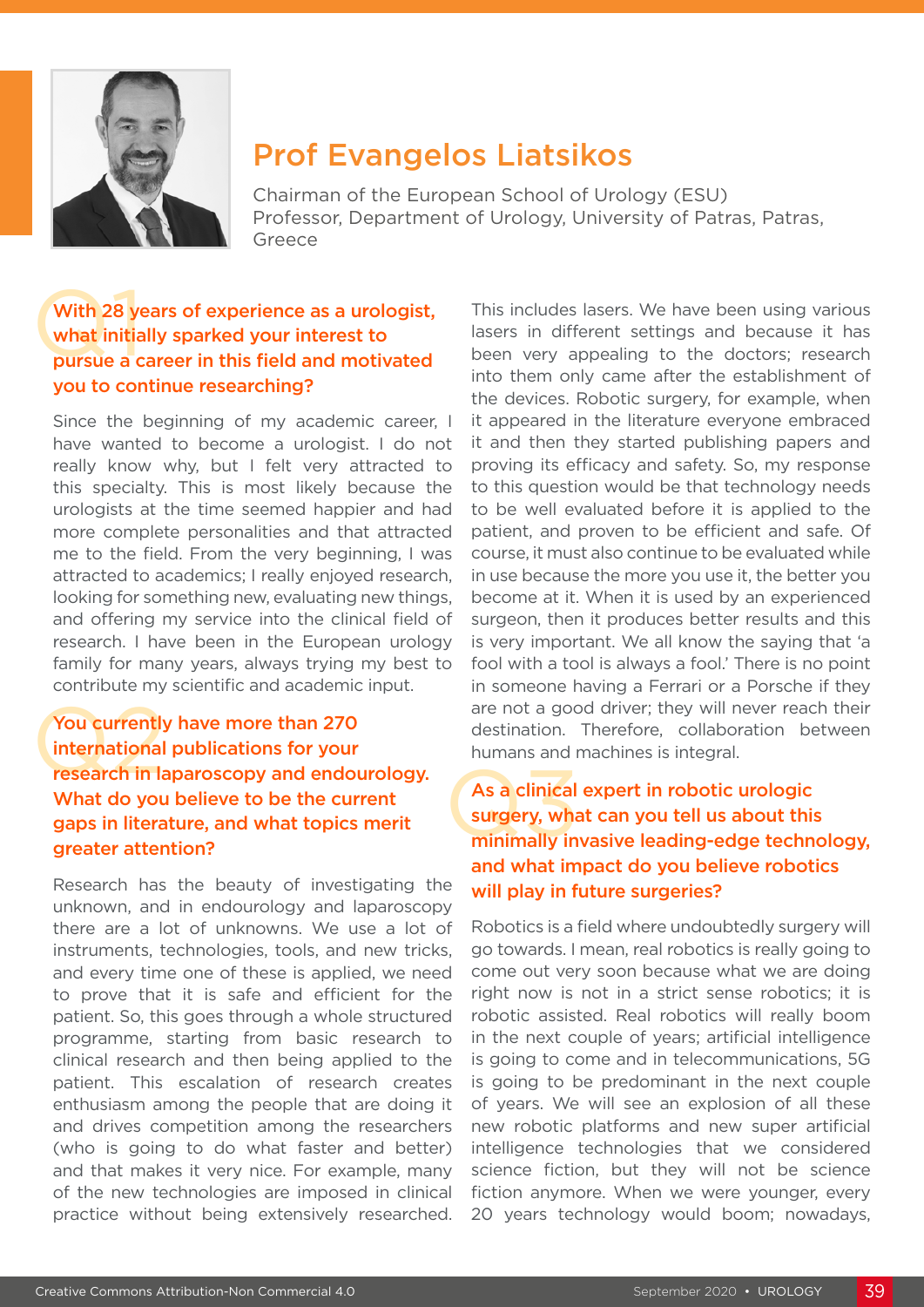it takes a couple of years as within 4–5 years everything changes.

Your persona<br>experience ha<br>numerous de Your personal education and professional experience have involved you travelling to numerous destinations such as Italy, USA, and Germany. Where do you believe you gained the most experience and do you believe travelling was integral for you to make it to where you are today?

Well, I cannot give you a response as to where I gained the most experience because you gain experience wherever you go. Experience is gained when you are a beginner because you need to learn new things and you also gain experience when you are an expert because you see other people doing different things in different ways. This is the beauty of travelling: seeing other people operate and collaborating with international colleagues. That is why I believe that someone who travels and is not closed-minded will become a more mature doctor and surgeon. Research involves the craziness of the researcher and in different countries you have different set-ups. In the USA, for example, we had a tremendous set-up and were able to find the money for our research very easily. The infrastructure was in place; however, in other countries, like Greece and Italy, we are performing the same research, but it is a lot more difficult. It is very cumbersome to find the necessary infrastructure to back you up. But as I stated earlier, it is the craziness of the researchers that push research ahead and not the location itself.

You have adv<br>of expertise<br>have perform You have advocated education and sharing of expertise in the various live surgeries you have performed at congress. In your expert opinion, what are the benefits of attending/ watching these surgeries and what would you recommend to all upcoming urologists to boost their experience?

As I stated, after travelling and operating in different areas of the world, you realise that there are so many people that want to learn from you. I would suggest that everyone gains access to people operating around the world, different ways of operating, and to standardise the approaches that they want to do. Now, they have the possibility to go to different sources like YouTube and EAU

[European Association of Urology] UROsource and watch different surgeons operate, pick up one surgery technique, stick to it, standardise, and proceed. My suggestion to the younger urologists is to expose themselves to all the available information, go online and watch videos, and talk to colleagues. It is important to communicate the complications of surgery because remember, if you don't operate you don't have complications but if you operate you will have complications and then you need to know how to deal with them. So, talk to your colleagues about not how good you are but discuss with them the complications that you have with your surgery. That is what is going to teach you how to go ahead.

I also organise my own masterclass here in Patras, Greece. Here we provide a lot of courses every month where people come from around the world for training. We organise a masterclass with the European School of Urology (ESU) on kidney stones. Patras is a heavily loaded training centre where everyone is welcome to come and learn. We have a specific and standardised way of teaching surgery and we have a lot of people coming to us to learn; I am very happy about this.

## You have red<br>Chairman of t<br>(ESU). Could You have recently been appointed as the Chairman of the European School of Urology (ESU). Could you please explain what this position entails and how the ESU contributes to the success of the EAU?

Well I must say that I have already been in a position within the school. I was the chairman of the EAU Section of Uro-Technology (ESUT) for many years and I have been a board member of the school at the same time. Therefore, this is not something new for me. I have been in close collaboration with the current chairman of the school and. under his guidance, we have managed to achieve standardisation of urology education for all levels of urologists and it has really been a pleasure working with the entire board of the school. Now it is a bigger pleasure for me to take the lead after the EAU meeting this year and implement minor refinements. We are not planning on doing anything extremely novel but wish to adapt on the virtual concept of training. This is something we're already doing now, because a lot of this is still going to remain after the COVID-19 crisis, and our goal is to collaborate with the companies, the attendees, and our trainees to standardise our